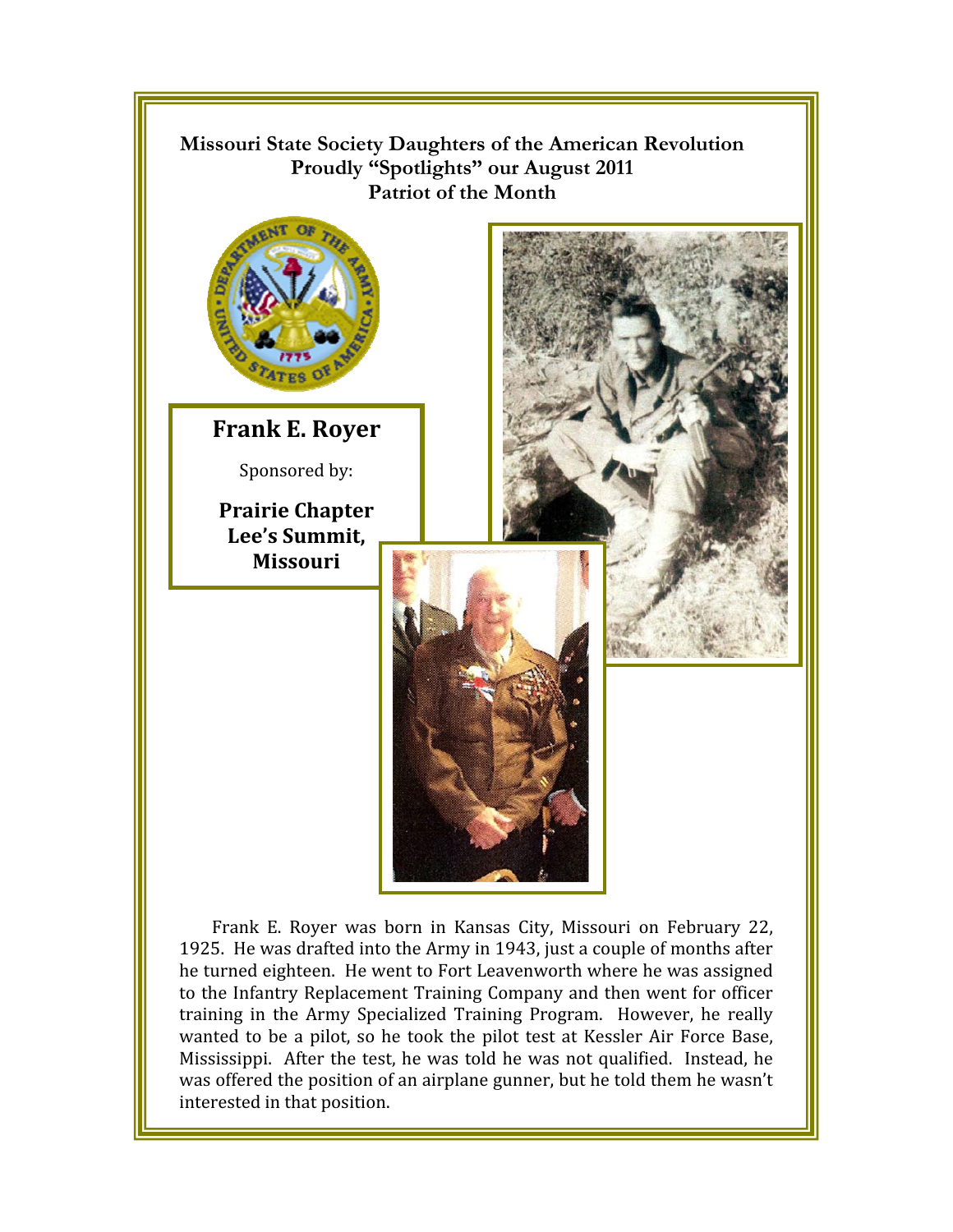Frank returned to the infantry at Camp McCain, Mississippi where he took basic training again. In April 1944, he went overseas to England. A convoy of over forty-four ships, all carrying soldiers, sailed from the United States to England in eleven days. The ships zigzagged across the Atlantic Ocean and there were no American losses.

Frank landed at Omaha Beach in August 1944. As part of the Infantry Replacement Training Company, he was called up when replacements were needed at Omaha Beach. Infantrymen faced hedgerows that were six feet tall and so massive that tanks could not get through them. The infantrymen dug their foxholes behind the hedgerows.

The city of Brest, France, located on the Atlantic Coast, was the home to a German submarine base and heavily fortified. As a member of the 2<sup>nd</sup> Infantry Division, their assignment was to capture Brest, France. This turned into a three-week campaign. When it was over 30,000 Germans were captured. Frank was wounded in the battle having taken shrapnel from a German hand grenade and was out about one week. All of France, Belgium and Luxemburg were taken on the northern side of the Bulge.

Frank was part of the 9<sup>th</sup> Infantry Regiment, 2<sup>nd</sup> Infantry Division, Company K, which was composed of approximately one hundred fifty men. The Germans were defending a crossroads and Company K was ordered to take the crossroad, as it was a primary crossing. There was an eighteen-hour battle and at the end of that battle the entire company was wiped out except for eleven members that were captured. Frank was one of those captured on December 18, 1944.

Frank and the other men that had been captured were marched surrounded by German guards. They slept in barns as they marched to Germany. It took about six days to get to the Prisoner of War camp. There was very little food, basically soup made from potatoes and kohlrabi, which are like red turnips, and German black bread. The men were assigned to work in groups.

Stalag IVB, Mooseburg, Germany was Frank's home for one week. He was put into a boxcar on a train, with many other prisoners. They were in the boxcar for four days and nights. It was so cold that his feet froze during the trip, killing the nerves in his feet. Today he still has a problem with the blood flow in his feet. American planes strafed the train, but his boxcar survived the strafing.

Camp Chemnitz, Germany became Frank's next home. The prisoners were assigned to work groups, with one hundred men to each group.